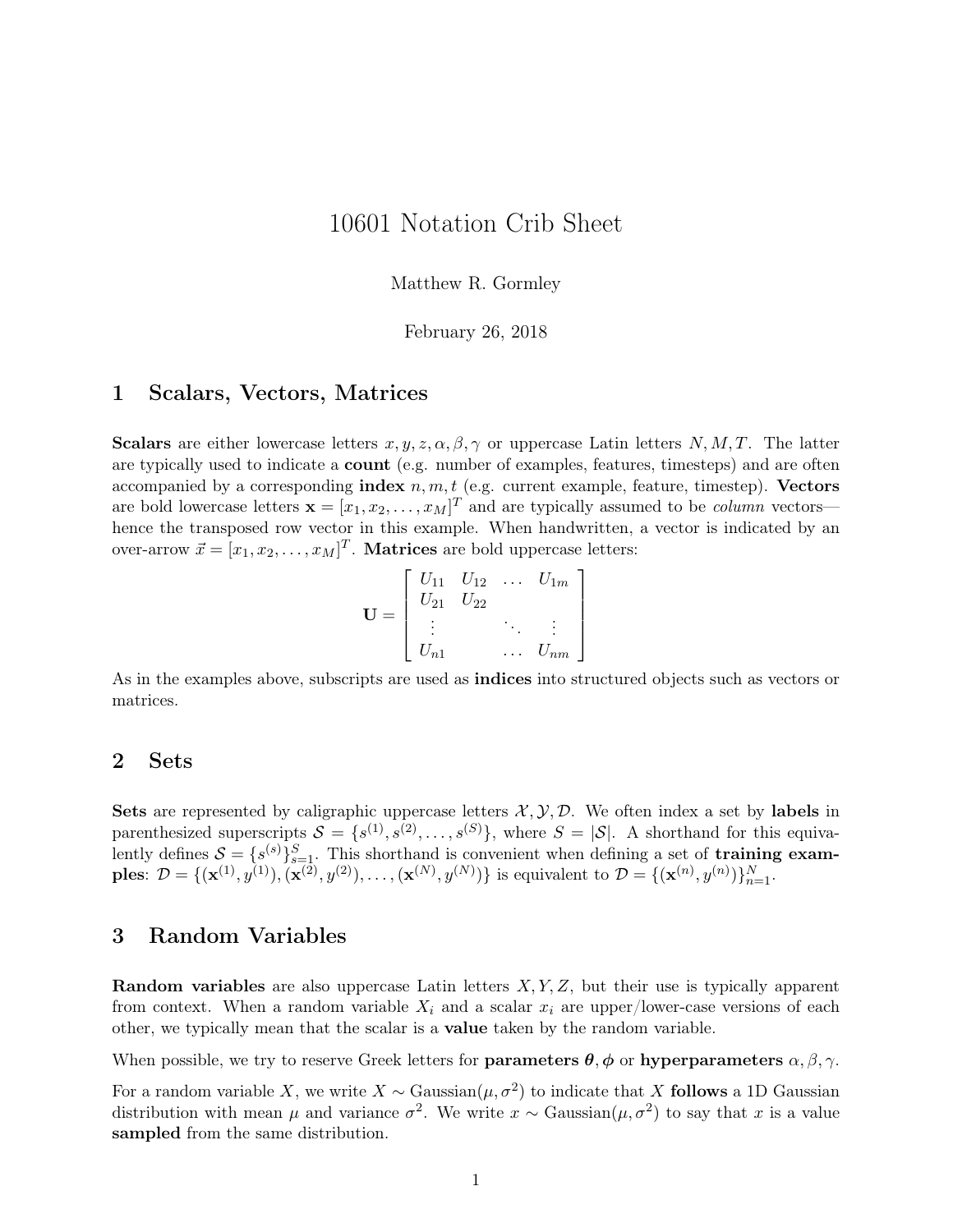A conditional probability distribution over random variable *X* given *Y* and *Z* is written *P*(*X|Y, Z*) and its probability mass function (pmf) or probability density function (pdf) is  $p(x|y, z)$ . If the probability distribution has parameters  $\alpha, \beta$ , we can write its pmf/pdf in at least three equivalent ways: A statistician might prefer  $p(x|y, z; \alpha, \beta)$  to clearly demarcate the parameters. A graphical models expert prefer  $p(x|y, z, \alpha, \beta)$  since said parameters are really just additional random variables. A typographer might prefer to save ink by writing  $p_{\alpha,\beta}(x|y,z)$ . To refer to this pmf/pdf as a function over possible values of *a* we would elide it as in  $p_{\alpha,\beta}(\cdot|y,z)$ . Using our  $\sim$ notation from above, we could then write that *X* follows the distribution  $X \sim p_{\alpha,\beta}(\cdot | y, z)$  and *x* is a sample from it  $x \sim p_{\alpha,\beta}(\cdot|y,z)$ .

The expectation of a random variable *X* is  $\mathbb{E}[X]$ . When dealing with random quantities for which the generating distribution might not be clear we can denote it in the expectation. For example,  $\mathbb{E}_{x \sim p_{\alpha,\beta}(\cdot |y,z)}[f(x, y, z)]$  is the expectation of  $f(x, y, z)$  for some function *f* where *x* is sampled from the distribution  $p_{\alpha,\beta}(\cdot|y,z)$  and *y* and *z* are constant for the evaluation of this expectation.

## 4 Functions and Derivatives

Suppose we have a function  $f(x)$ . We write its partial derivative with respect to *x* as  $\frac{\partial f(x)}{\partial x}$  or  $\frac{df(x)}{dx}$ <sup>[1](#page-1-0)</sup>. We also denote its first derivative as  $f'(x)$ , its second derivative as  $f''(x)$ , and so on. For a multivariate function  $f(\mathbf{x}) = f(x_1, \ldots, x_M)$ , we write its gradient with respect to **x** as  $\nabla_{\mathbf{x}} f(\mathbf{x})$ and frequently omit the subscript, i.e.  $\nabla f(\mathbf{x})$ , when it is clear from context—it might not be for a gradient such as  $\nabla_{\mathbf{y}} g(\mathbf{x}, \mathbf{y})$ .

#### 5 Common Conventions

The table below lists additional common conventions we follow:

|                | Notation Description                                                             |
|----------------|----------------------------------------------------------------------------------|
| N              | number of training examples                                                      |
| М              | number of feature types                                                          |
| K              | number of classes                                                                |
|                | $n \text{ or } i$ current training example                                       |
| m              | current feature type                                                             |
| k <sub>i</sub> | current class                                                                    |
| $\mathbb Z$    | set of integers                                                                  |
| $\mathbb{R}$   | set of reals                                                                     |
| $\mathbb{R}^M$ | set of real-valued vectors of length M                                           |
| $\{0,1\}^M$    | set of binary vectors of length $M$                                              |
| x              | feature vector (input) where $\mathbf{x} = [x_1, x_2, \dots, x_M]^T$ ; typically |
|                | $\mathbf{x} \in \mathbb{R}^M$ or $\mathbf{x} \in \{0,1\}^M$                      |

<span id="page-1-0"></span><sup>&</sup>lt;sup>1</sup>Note that a more careful notation system would *always* use  $\frac{\partial f(x)}{\partial x}$  for partial derivatives, since  $\frac{df(x)}{dx}$  is typically reserved for total derivatives. However, only partial derivatives make an appearance herein.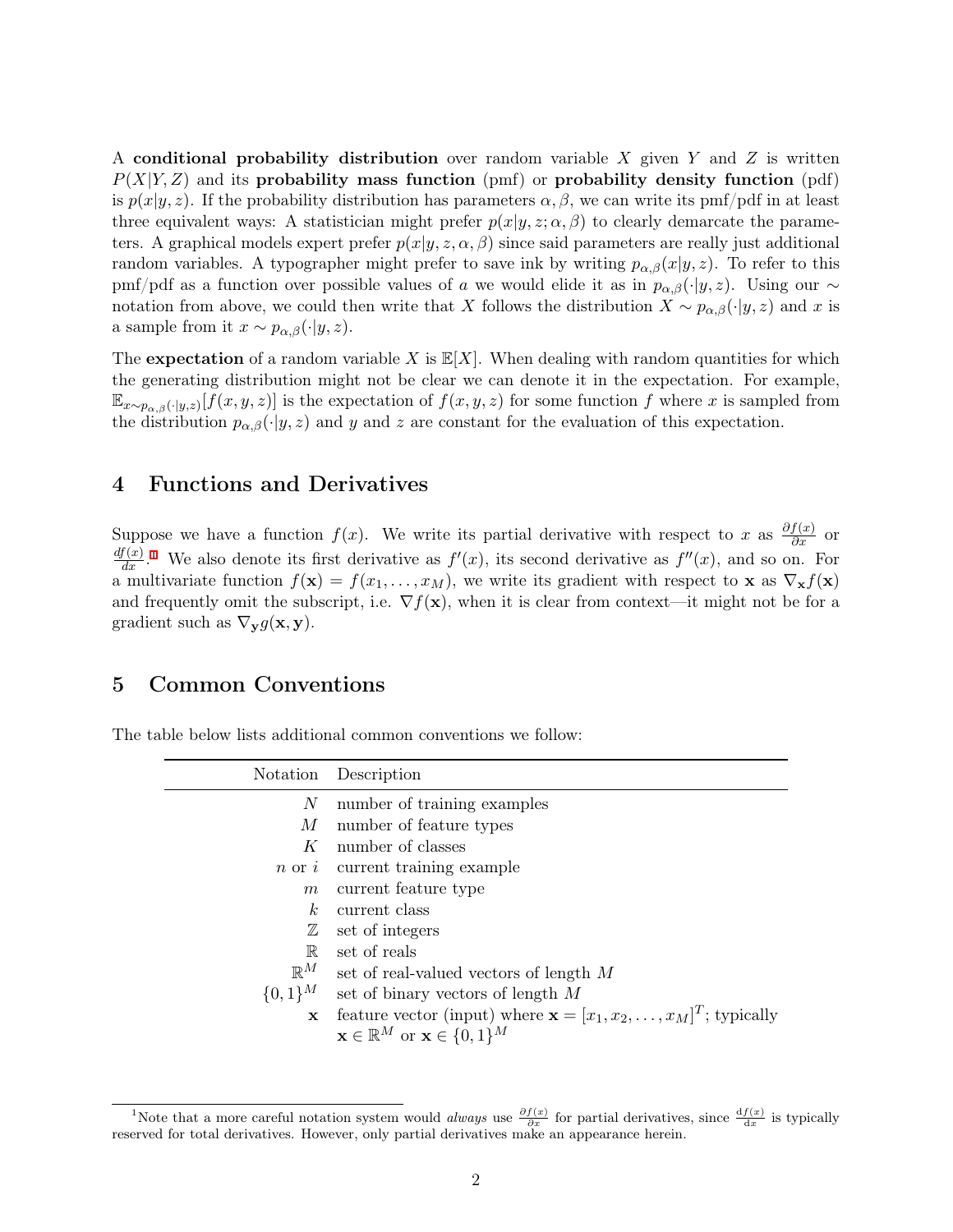- *y* label / regressand (output); for classification *y*  $\{1, 2, \ldots, K\}$ ; for binary classification  $y \in \{0, 1\}$  or  $y \in$ *{*+1*, −*1*}*; for regression, *y ∈* R
- *X* input space, i.e.  $\mathbf{x} \in \mathcal{X}$
- *Y* output space, i.e.  $y \in Yc$
- $\pmb{x}^{(i)}$ the *i*th feature vector in the training data
- *y* (*i*) the *i*th true output in the training data
- $x_m^{(i)}$ *<sup>m</sup>* the *m*th feature of the *i*th feature vector
- $(\boldsymbol{x}^{(i)}, y^{(i)})$ ) the *i*th training example (feature vector, true output) *D* set of training examples; for supervised learning *D* =  $\{(\mathbf{x}^{(n)}, y^{(n)})\}_{n=1}^N$ ; for unsupervised learning  $\mathcal{D} = {\{\mathbf{x}^{(n)}\}}_{n=1}^N$ **X** design matrix; the *i*th row contains the features of the *i*th training example  $\mathbf{x}^{(i)}$ ; i.e the *i*th row contains  $x_1^{(i)}$  $x_1^{(i)}, \ldots, x_M^{(i)}$ *M*  $X_1, \ldots, X_M$  random variables corresponding to feature vector **x**; (note: we generally avoid defining a vector-valued random variable  $\mathbf{X} = [X_1, X_2, \dots, X_M]^T$  so that **X** is not overloaded with the design matrix)
	- *Y* random variable corresponding to predicted class *y*

$$
P(Y = y | \mathbf{X} = \mathbf{x})
$$
 probability of random variable Y taking value y given that random variable **X** takes value **x**

$$
p(y|\mathbf{x})
$$
 shorthand for  $P(Y = y|\mathbf{X} = \mathbf{x})$ 

- *θ* model parameters
	- **w** model parameters (weights of linear model)
	- *b* model parameter (bias term of linear model)
- $\ell(\theta)$  log-likelihood of the data; depending on context, this might alternatively be the log- conditional likelihood *or* logmarginal likelihood
- *J*(*θ*) objective function
- $J^{(i)}$ example *i*'s contribution to the objective function; typically  $J(\boldsymbol{\theta}) = \frac{1}{N} \sum_{i=1}^{N} J^{(i)}(\boldsymbol{\theta})$
- *∇J*(*θ*) gradient of the objective function with respect to model parameters *θ*
- $\nabla J^{(i)}$  $(\theta)$  gradient of  $J^{(i)}(\theta)$  with respect to model parameters  $\theta$ *λ* stepsize in numerical optimization
	- *dot* product of model parameters and features
	- $h_{\theta}(\mathbf{x})$  decision function / decision rule / hypothesis
		- *H* hypothesis space; we say that  $h \in \mathcal{H}$
		- $\hat{y}$  prediction of a decision function, e.g.  $\hat{y} = h_{\theta}(\mathbf{x})$
		- *θ*ˆ model parameters that result from learning
	- $\ell(\hat{y}, y)$  loss function

 $\theta^T$ **x** or **x** 

- *p ∗* unknown data generating distribution of labeled examples
	- *p ∗* unknown data generating distribution of feature vectors only *c ∗* true unknown hypothesis (i.e. oracle labeling function), e.g.
	- $y = c^*(\mathbf{x})$

**z** Values of unknown variables (latent)

 $Z_1, \ldots, Z_C$  random variables (latent) corresponding to **z**